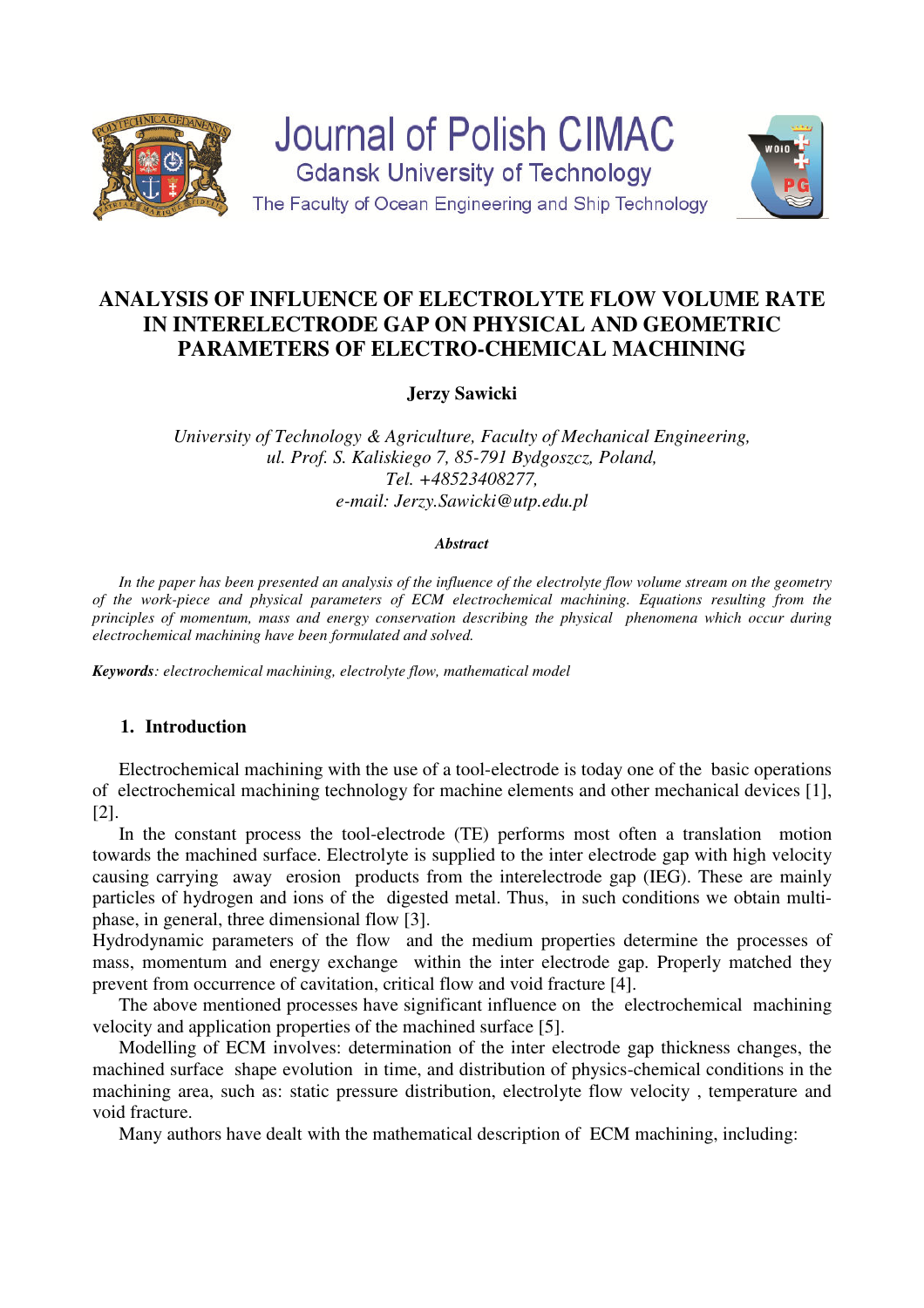Tipon [8], Fitzgerald, McGeough and Marsh[9], Alkire[10], Davydov, Kozak[11], Sautebin[12], Jain and Pandey[13], Prentice, Tobias,[14], Białecki[15], Hume [16], Zouh [17], Prentice and Tobias [18] and Dukovic [19] and others.

The purpose of this work is to analyze the influence of the electrolyte flow volume stream inside the interelectrode gap on the machined surface physical parameters and its geometry.

# **2. Mathematical model of ECM process**

Fig. 1 shows the area of electrolyte flow inside the interelectrode gap (IEG), between curvilinear, axially symmetrical surfaces.



*Fig.1. Area flow of electrolyte in interelectrode gap IEG* 

A general differential equation describing shape evolution of the surface machined by anode dissolution according to ECM dissolution theory, has the form [4,5,6,7]:

$$
\frac{\partial F}{\partial t} + k_{\nu} \vec{j}_A gradF = 0
$$
 (1)

with initial condition  $F(X, Y, 0) = F_0$ where:

 $j_A = j(X_A, Y_A, t)$  - distribution of current density on the machined surface,

*v k* - coefficient of electrochemical machinability

 $F<sub>0</sub>(A,0) = 0$  - an equation describing the initial workpiece (WP),

 $F(A, t) = 0$  - an equation describing the anode surface in time t.

Current density results from Ohm's law [4,5,6,7]:

$$
\vec{j} = -\kappa \text{ grad } u \big|_{A} \tag{2}
$$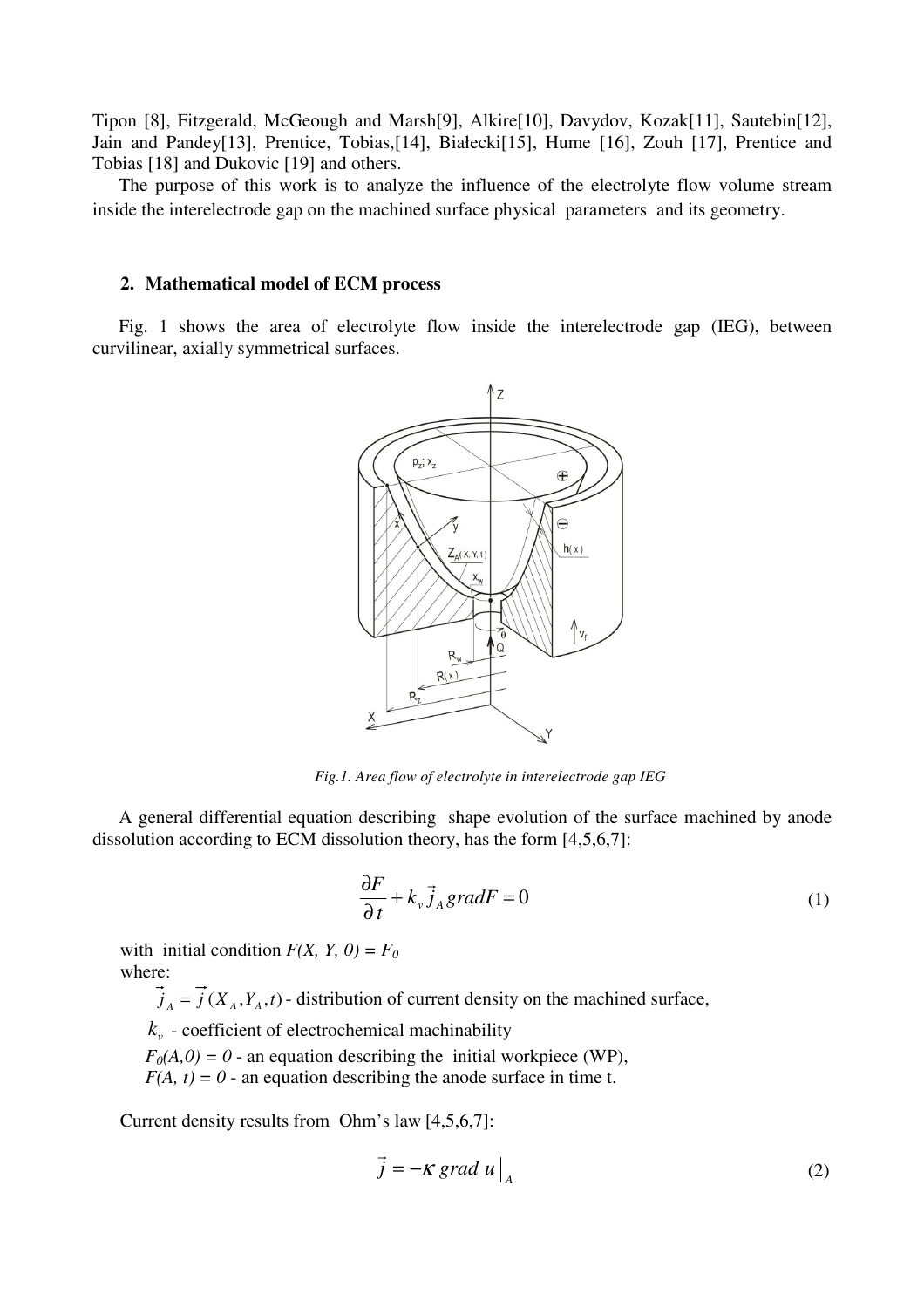where:  $u$  - potential of the electrical field between the electrodes,

 $\kappa$  - conductivity.

In rectangular axis *X,Y,Z* connected with the immovable anode, the anode surface equation has the form:

$$
Z = Z_a(X, Y, t) \tag{3}
$$

Introducing equation(3) into dependence  $(1)$ , one obtains:

$$
\frac{\partial Z_A}{\partial t} = k_V j_A \sqrt{1 + \left(\frac{\partial Z_A}{\partial X}\right)^2 + \left(\frac{\partial Z_A}{\partial Y}\right)^2}
$$
(4)

where:  $k_v$  - coefficient of electrochemical machinability for  $t=0$   $Z_A = Z_0(X, Y)$ .

Assuming linear distribution of the electrical field potential along IEG the current density in the anode, in a locally orthogonal coordinate system x,y (Fig.1) is expressed in the following way [6,7,20,21].

$$
j_A = \kappa_0 \Phi_{TG}^{-1} \frac{U - E}{h}
$$
 (5)

Function  $\Phi_{TG}$  describes the influence of conductivity changes within the interelectrode gap (IEG) and is determined in the following way:

$$
\Phi_{TG} = \frac{1}{h} \left[ \int_0^h \frac{dy}{(1 + \alpha(T - T_0))(1 - \beta)^{3/2}} \right]
$$
(6)

In order to close equation system  $(4)$ ,  $(5)$  and  $(6)$  it is necessary to determine temperature rises <sup>∆</sup>*T=T-To* and the distribution of void fracture *ß.* This requires definition of pressure, speed and temperature distributions within the curvilinear interelectrode gap.

Mathematical modeling of the electrolyte flow through the interelectrode gap has been performed in a curvilinear, locally orthogonal coordinate system connected with immobile surface [4].

Having accepted for consideration a model of two phase, anti-slide flow, the mixture movement equations resulting from laws of mass, momentum and energy preservation in curvilinear locally rectangular axis, are in the form [20]:

$$
\frac{1}{R}\frac{\partial\left(\rho_e R v_x\right)}{\partial x} + \frac{\partial\left(\rho_e v_y\right)}{\partial y} = 0\tag{7}
$$

$$
\frac{1}{R}\frac{\partial\left(\rho_{H}Rv_{x}\right)}{\partial x} + \frac{\partial\left(\rho_{H}v_{y}\right)}{\partial y} = j\eta_{H}k_{H}h^{-1}
$$
\n(8)

$$
0 = -\frac{\partial p_e}{\partial x} + \mu_e \frac{\partial^2 v_x}{\partial y^2}
$$
 (9)

$$
0 = -\frac{\partial p_e}{\partial y} \tag{10}
$$

$$
\rho_e = \rho_{eo} (1 - \beta), \qquad \rho_H = \rho_{Ho} \beta \tag{11}
$$

where:  $v_x$ ,  $v_y$  - components of velocity vector,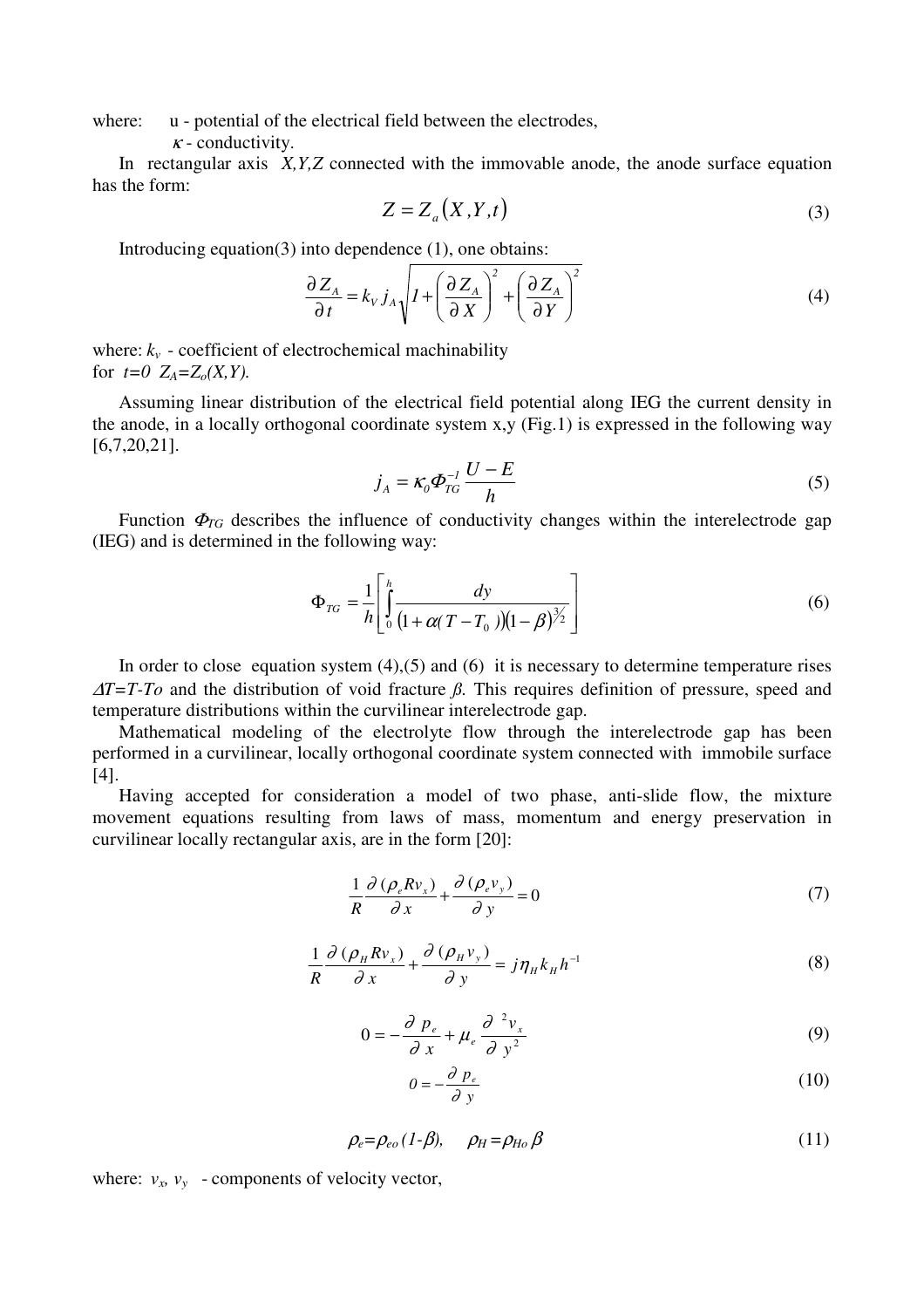*p<sup>e</sup>* - electrolyte pressure,

 $\rho_{eo}$  - electrolyte density,

 $\rho_{H_0}$  - hydrogen density,

 $\mu_e$  - dynamic coefficient of electrolyte viscosity,

 $\mu$  - dynamic coefficient of hydrogen viscosity,

β- void fraction,

*j,*  $\eta$ <sub>*H</sub>*,  $k$ <sup>*H*</sup> - are, respectively, current density, current efficiency of hydrogen emission,</sub>

hydrogen electrochemical equivalent,

*R* - tool electrode surface radius.

Energy equation for the considered flow, taking into consideration Joul's heat, emitted during the current flow, forced heat convection caused by the electrolyte flow, heat exchange by electrodes and negligence of the dispersed energy, has now the form [22]:

$$
v_x \frac{\partial T}{\partial x} + v_y \frac{\partial T}{\partial y} = \frac{1}{R} \frac{\partial}{\partial x} \left( a \frac{\partial T}{\partial x} \right) + \frac{\partial}{\partial y} \left( a \frac{\partial T}{\partial y} \right) + \frac{j^2}{\rho_e c_p \kappa}
$$
(12)

where: *a* - coefficient of electrolyte thermal diffusivity,

- $\kappa$  electrolyte conductivity,
- *T*  electrolyte temperature,
- $c_p$  specific heat with constant pressure,

Formulated equation system (7)-(12) is the principal system of equations for the analysis of an axially-symmetrical flow of the electrolyte and hydrogen mixture flow through the interelectrode gap.

The solution of equation system (7)-(12) will enable to define distributions of velocities, pressures and temperature in the interelectrode gap. The obtained formulas defining the temperature distribution in the gap will be utilized for determination of the workpiece (WP) shape evolution (anode) on the basis of equation (4).

Solutions of equations (7)-(12) should satisfy boundary conditions with regard to :

- pressure and velocity components:

$$
v_x = v_y = 0 \quad dla \quad y = 0,
$$
  
\n
$$
v_x = v_y = 0 \quad dla \quad y = h,
$$
  
\n
$$
p = p_z \quad dla \quad x = x_z
$$
\n(13)

(14)

- for temperature:

- on the walls:  $T = T_s$ *dla*  $x \ge x_w$  **i**  $y = 0$  oraz  $y = h$ 

- on the inlet: *T=T<sup>w</sup>*

where:  $p_z$  – pressure on the interelectrode gap outlet,

 $x<sub>z</sub>$  – coordinate of the interelectrode end

 $x_w$  - coordinate of the interelectrode beginning

 $T_s$  - temperature of electrodes,  $T_w$  – temperature on the inlet,

When integrating motion equations  $(7) - (10)$ , one can obtain formulas defining velocities and pressures within the interelectrode gap.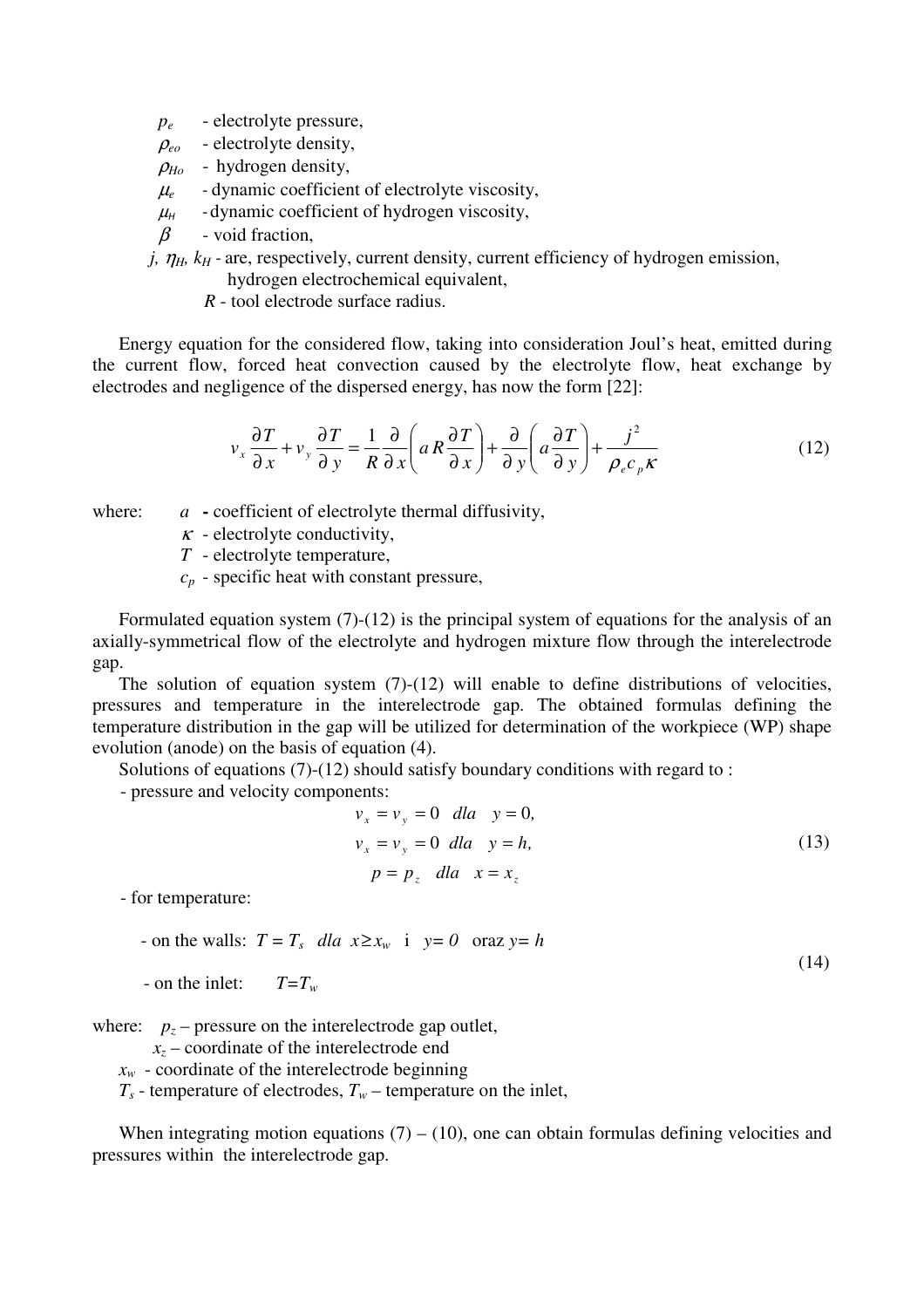$$
v_x = \frac{3Q}{\pi R_0 R_0} (hy - y^2)
$$
 (15)

$$
p(x) = -\frac{6\mu_{\rm B}Q}{\pi h^{\rm s}}(A_x - A_z) + p_a, \quad A_x = \int \frac{dx}{R}, \quad A_z = A(x_z) \tag{16}
$$

Dependencies (15)-(18) describe velocity and pressure distributions in the mixture laminar flow through the gap, with a random profile of surfaces limiting the flow. The assumption of specific geometry of the axially-symmetrical surface leads to accurate definition of velocity and pressure distributions.

Distribution of void fracture  $\beta$  was determined from the mass balance of hydrogen, given off on the cathode.

When integrating equation (8) across the gap

$$
\frac{1}{R}\frac{\partial}{\partial x}\left(\rho_H R \int_0^h v_x dy\right) + \rho_H v_y \Big|_0^h = j\eta_H k_H \tag{17}
$$

and, next, accepting the assumption that  $\beta = \beta(x)$  one can obtain, after transformations:

$$
\frac{\partial}{\partial x}\left(\frac{p}{T}\beta\right) = \frac{2\pi n_H k_H}{\mu_H q} jR\tag{18}
$$

whereas:  $\beta$  - void fracture,  $\rho_{H_0} = \frac{\mu_H p}{R_H T}$  - hydrogen density,  $\eta_H$  - current efficiency of gas emission,  $k_{H}$  - hydrogen electrochemical equivalent,  $R_{H}$  - hydrogen gas constant,  $\mu_{H}$  - hydrogen molar mass.

Solution to equation of the machined surface shape evolution (4) was based on the method of successive approximations in combination with the time step method [6,7,20,21,22].

### **3. Numerical model of ECM process**

This problem is accounted for according to a successive approximation method for all used numerical schemes using at the same time the time steps method [6,7,20,21].

 Energy equation (12) has been solved numerically with the use of finite difference method replacing the temperature derivatives with algebraic expressions.

Simplified algorithm of a mathematical model solution is presented in Fig. 2.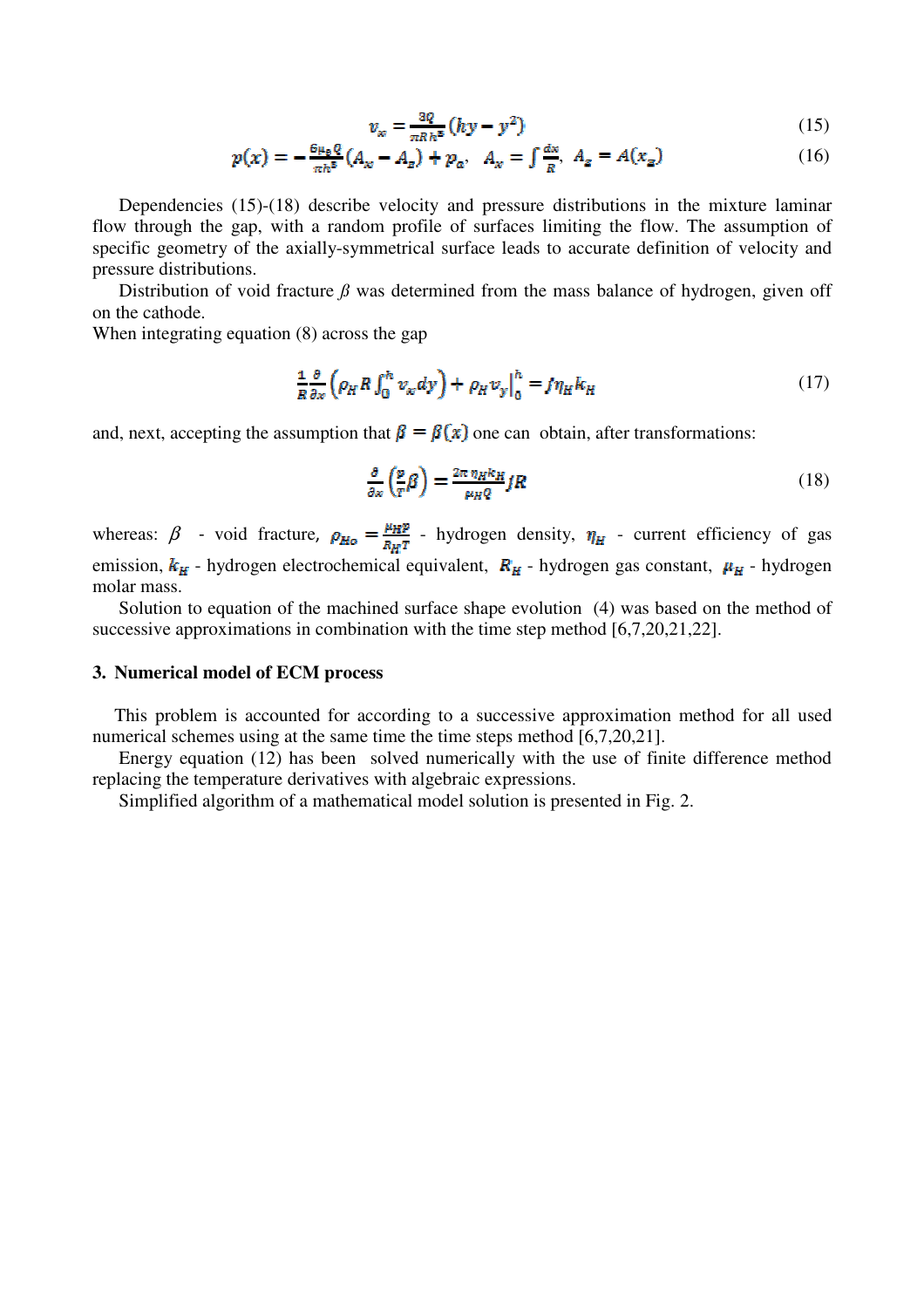

*Fig.2. ECM computer simulation algorithm* 

# **4. Exemplary calculations**

Calculations were performed for shaping rotary electrodes with spherical surface profiles. The supply system ensures the electrolyte fixed flow rate in the interelectrode gap. Passivating electrolyte was accepted for calculations. Calculations had been performed until a quasi – stationary state was reached.

For calculations the following, machining parameters were accepted:

| initial gap                 | $ho = 0.2$ mm                      |
|-----------------------------|------------------------------------|
| speed of move forward of TE | $V_f = 0.01$ mm/s                  |
| interelectrode voltage      | $U = 15$ V                         |
| volume rate                 | $Q = 3, 4, 5$ dm <sup>3</sup> /min |
| pressure                    | $p_z = 0,1 \text{MPa}$             |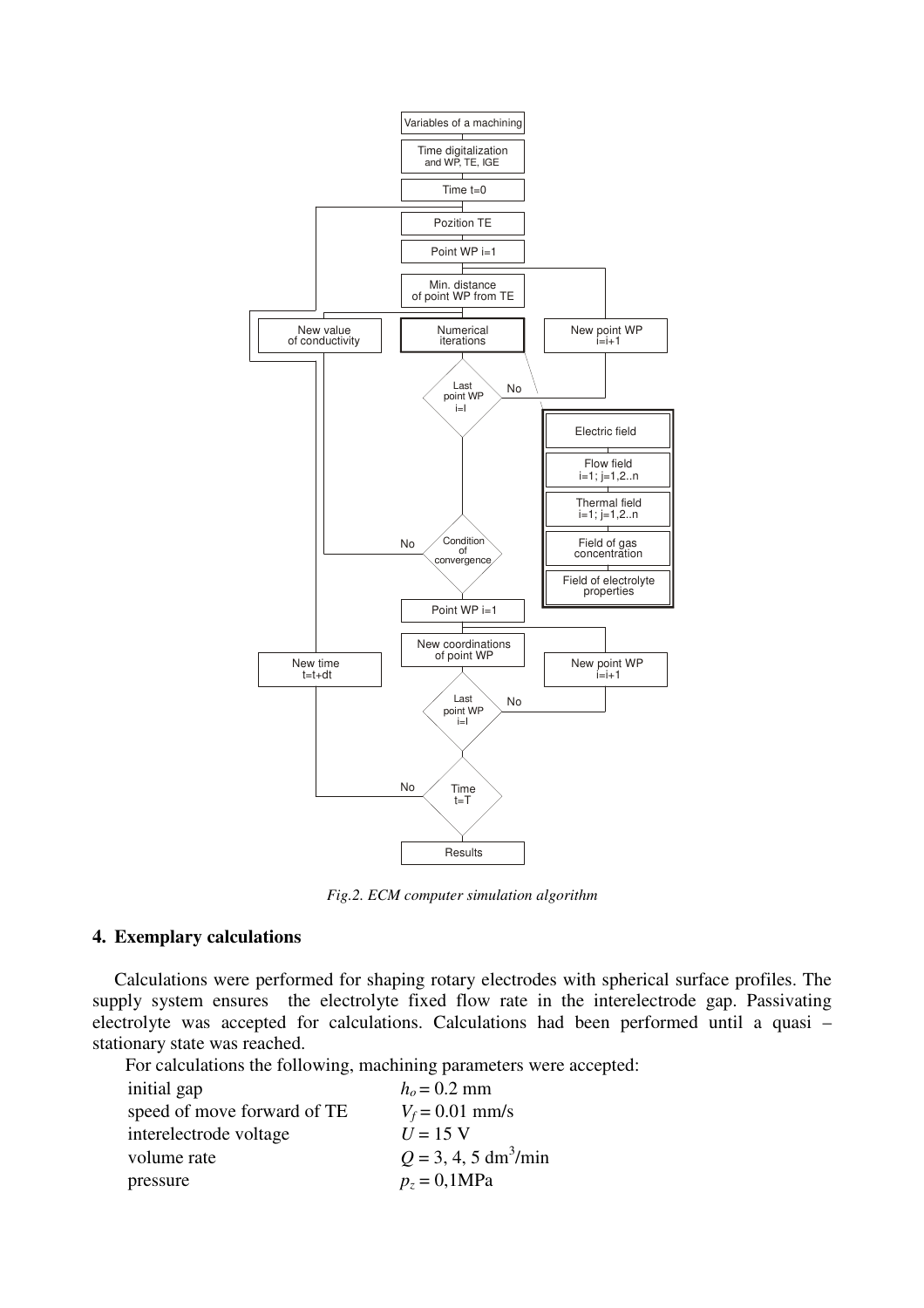The obtained results have been illustrated in charts (Fig.3-8) which demonstrate distributions of: interelectrode gap height *h*, current density *j*, temperature *T*, void fraction β, velocity *Vm*, and pressure *p* along the interelectrode gap (IEG).



*Fig. 3. Distribution of gap height h along IEG* 



*Fig. 4. Distribution of current density j along IEG*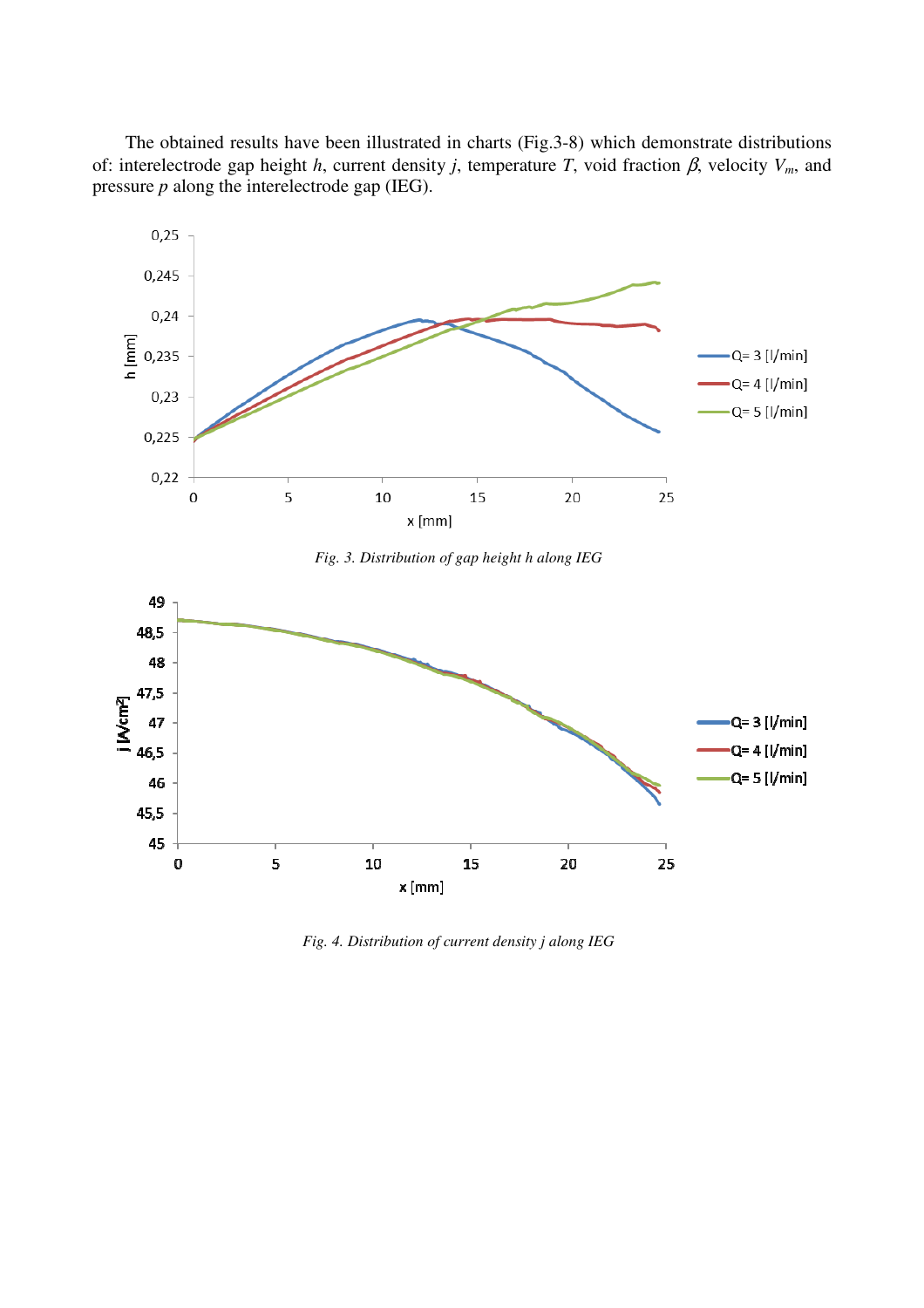





*Fig. 6. Distribution of void fraction* β *along IEG* 



*Fig. 7. Distribution of average velocity V along IEG*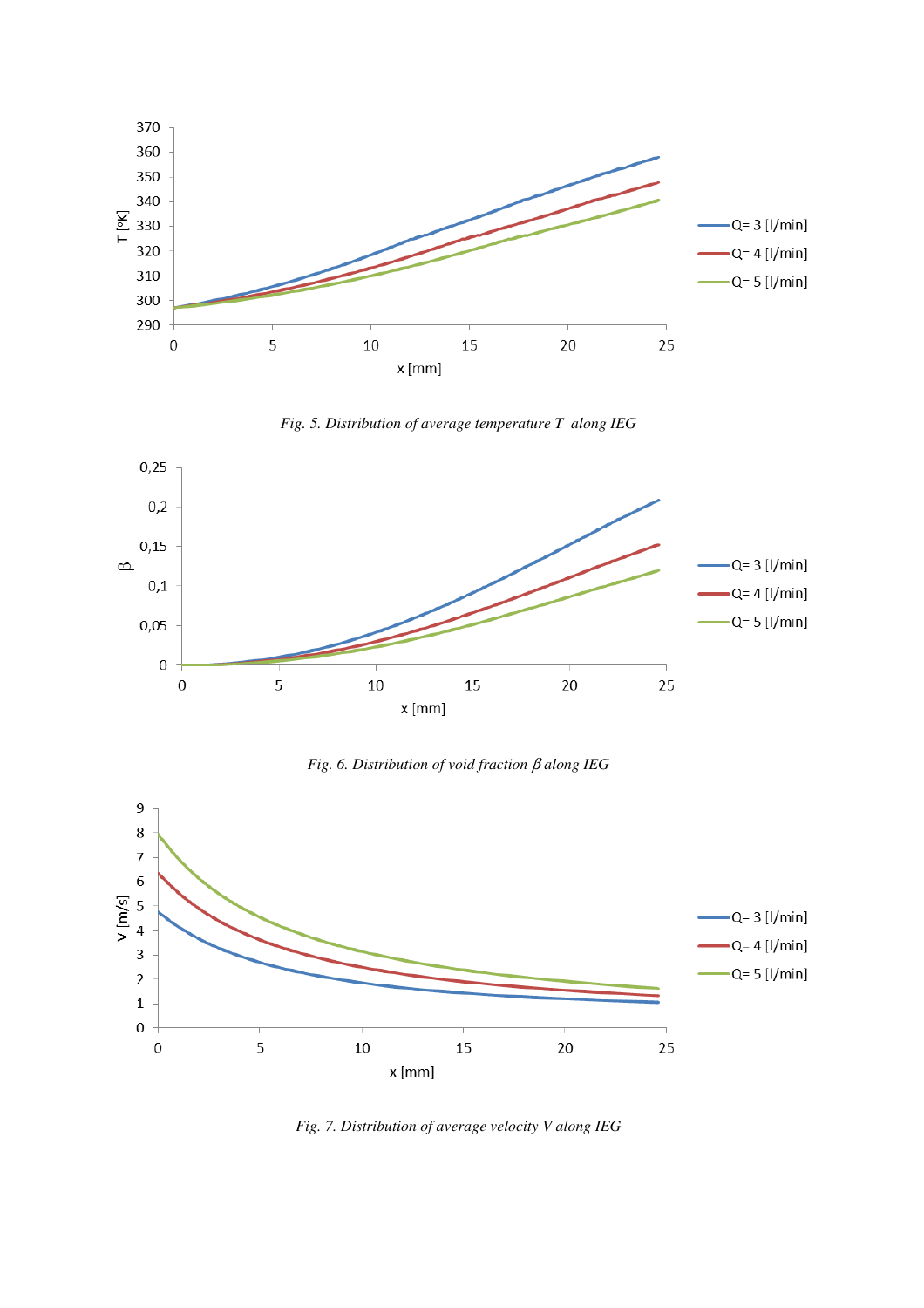

*Fig. 8. Distribution of pressure p along IEG* 

# **5. Conclusions**

The above presented charts allow for formulation of the following conclusions:

- Changes of the inter-electrode gap are caused by dynamically changing physical conditions inside the gap (variable viscosity, density, electrolyte conductivity and also significantly changing velocity of the flow and pressure) Increase in the volume stream has a considerable influence on the interelectrode gap thickness.
- Distribution of the volume fracture (of hydrogen) along the interelectrode gap increases nonlinearly. Value of  $\beta$  on the gap outlet decreases along with an increase in the volume stream and is significantly smaller than the boundary value, above which there occurs a transition from a bubble into the so called corks flow. According to Gryfith and Snyder the critical value is  $\beta_{\text{er}}=0.5$ ,
- Distributions of mean velocity, pressure and temperature along the inter-electrode gap definitely depend on the volume stream value. They result from the gap cross-section field change and rapidly changing physical parameters of the flow caused by electrochemical dissolution. The maximum velocity inside the gap, right behind the inlet, does not exceed the speed of sound in a two-phase medium. The minimal value of pressure in the area of inter-electrode gap ( beyond the gap inlet) is considerably higher than pressure of saturated vapor. The temperature distribution indicates a distinct increase in temperature on the interelectrode gap outlet. It is caused by an increase of the volume fracture at the end of the gap and rapid drop of pressure along the gap.
- Distribution of current density along the inter-electrode gap depends on its local thickness. Increase in the stream volume slightly raises the current density values, especially on the gap outlet.

### **References**

- [1] Wilson, J.F., *Practice and Theory of Electrochemical Machining*, New York, Wiley, 1971.
- [2] McGeough, J.A., *Principles of Electrochemical Machining*, London: Chapman &Hall, 1974.
- [3] Ruszaj, A., *Niekonwencjonalne metody wytwarzania elementów maszyn i narzędzi*, IOS Kraków 1999.